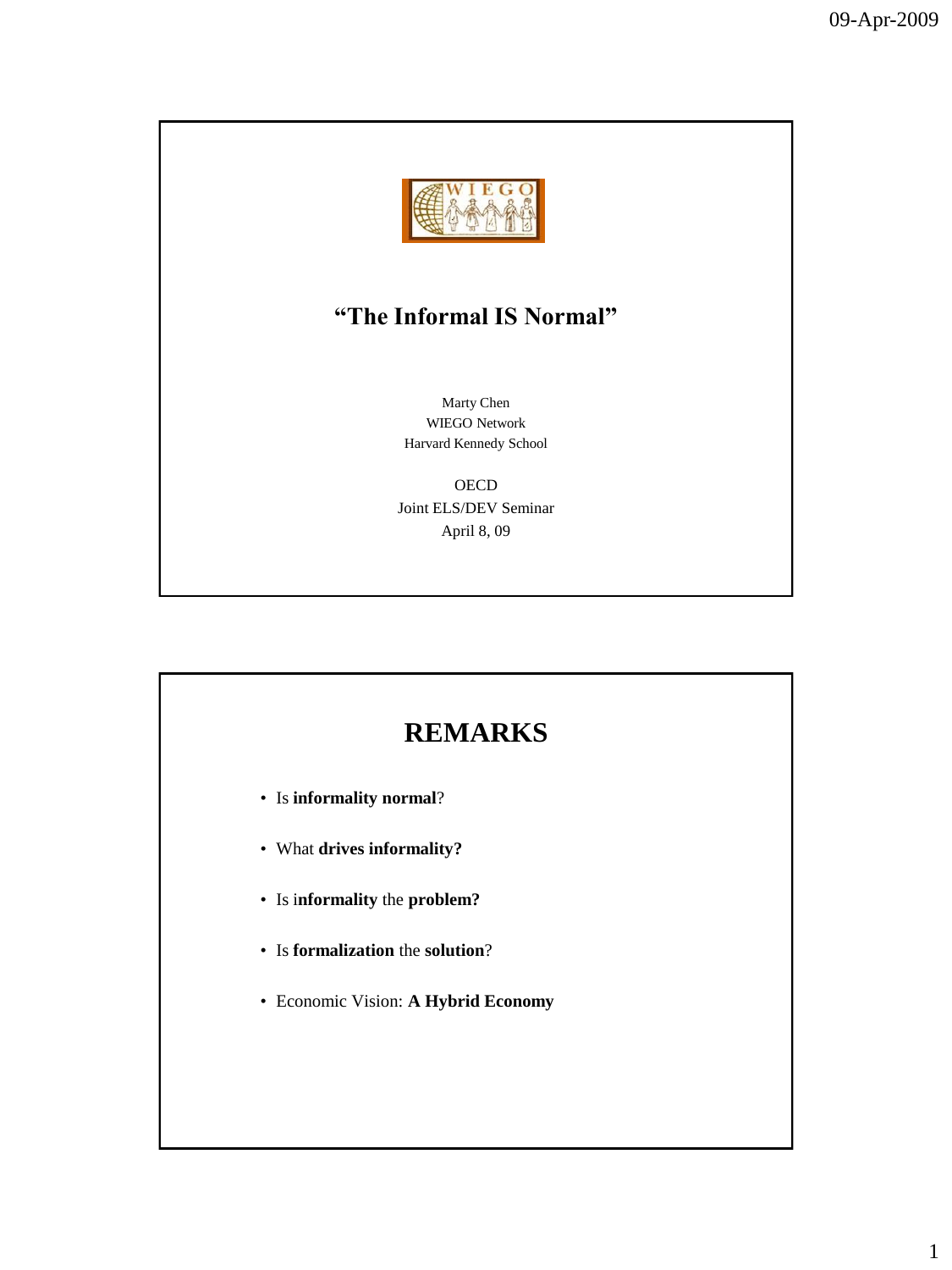## **INFORMAL EMPLOYMENT IS THE NORMAL**

**Worldwide:** around 66% of total employment **Developed Countries**: 25-40% of total employment **Developing Countries**: 50-90% of total employment

- Highest: Sub-Saharan Africa and South Asia (as high as 90% in many countries)
- Medium: South East and East Asia + Latin America (around 65% in most countries)
- Lowest: North Africa and West Asia (around 50% in most countries)

# **SOME FORMS OF INFORMALITY EXPAND DURING ECONOMIC GROWTH**

- Some informal activities expand *during economic downturns or crises*
	- survival activities
	- informalized jobs
- Some informal activities expand *during periods of economic growth*
	- dynamic enterprises
	- industrial outwork notably in global value chains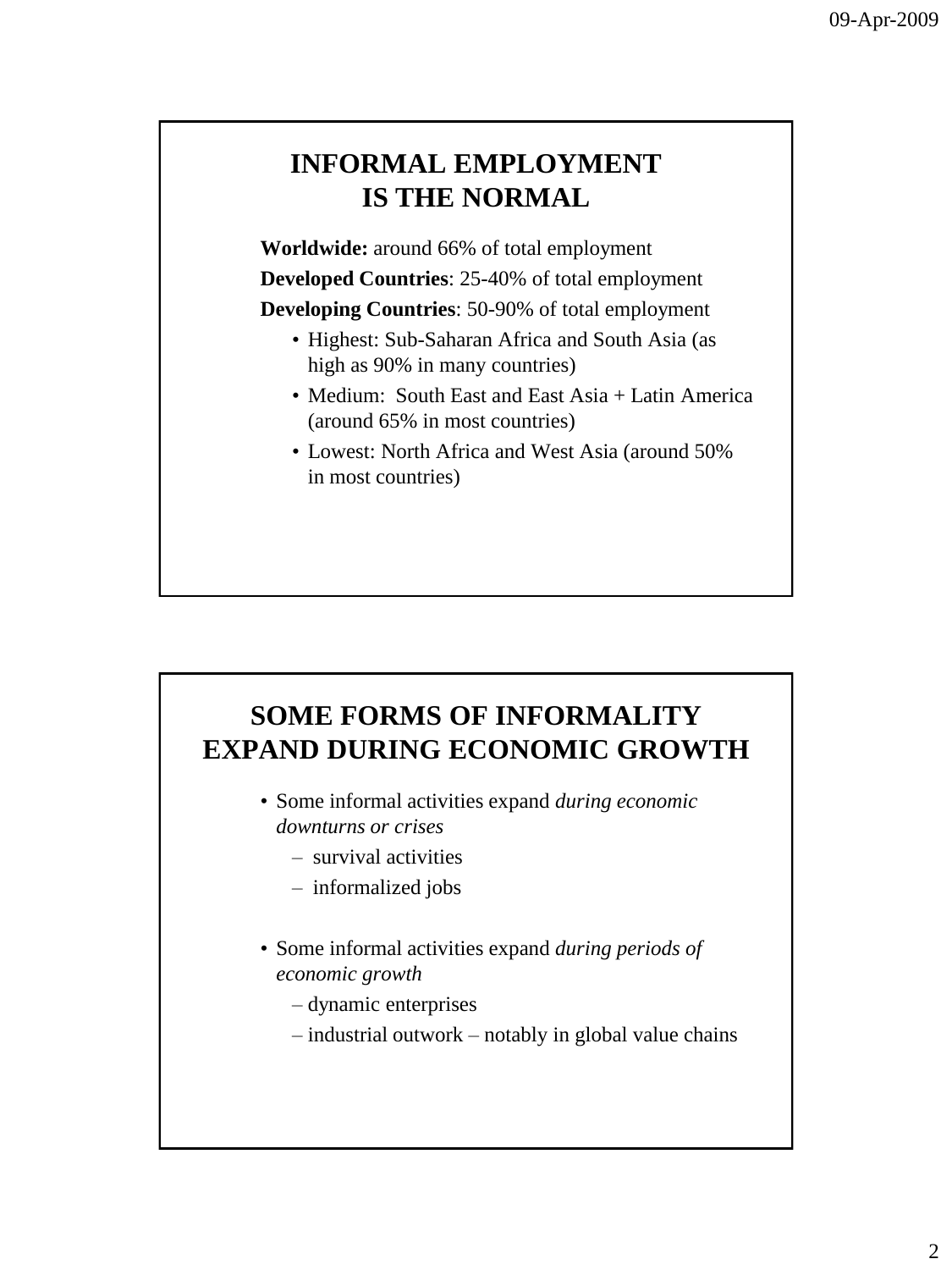### **THE INFORMAL WORKFORCE IS HETEROGENEOUS**

#### • **Self-Employed**

- micro-entrepreneurs who hire others
- own account operators who do not hire others
- unpaid contributing family members
- **Wage Employed**
	- informal employees of both formal and informal firms
	- casual day laborers
	- industrial outworkers
	- contracted workers

#### **Notes:**

- **1. different** *causal theories* **and different** *policy responses* **are needed for each category of informal worker**
- **2. micro-entrepreneurs are the most likely to chose or volunteer to be informal, most workers in other categories are informal due to necessity or tradition**

## **IS INFORMALITY THE PROBLEM?**

- **Tax Evasion?**
	- some pay taxes
	- many fall outside tax structure/brackets
	- most willing to pay taxes if benefits guaranteed
- **Low Productivity?**
	- capital *output* per worker is often low
	- capital *input* per worker is also low
	- most would prefer higher productivity if this means higher earnings
- **Poverty?**
	- average earnings are low + poverty risk is high in the informal economy
	- most informal workers are poor + most working poor are informally employed
	- reducing poverty requires increasing earnings + reducing risks in the informal economy